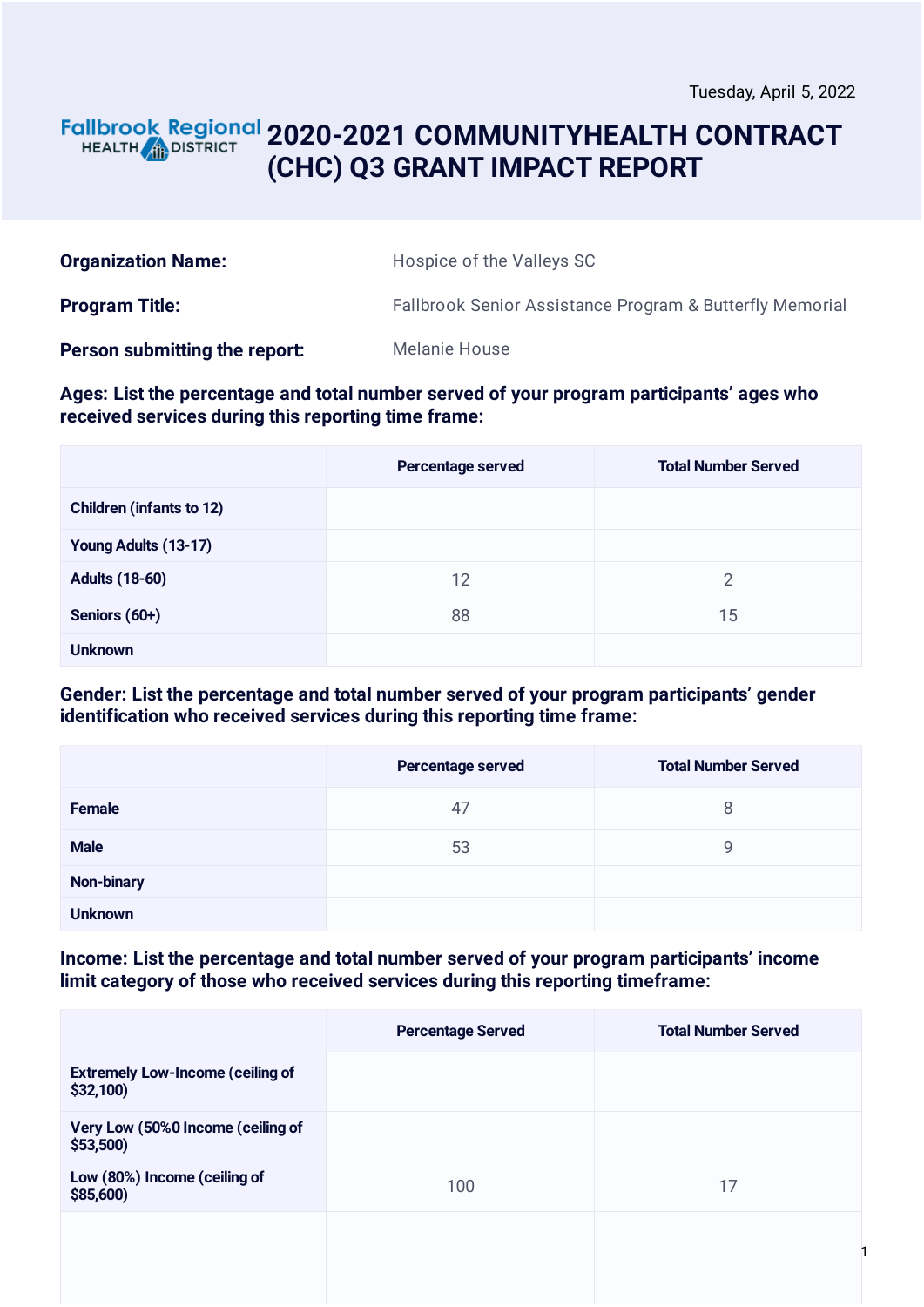|                                                                                                                                                                                                                                                                                  | <b>Percentage Served</b> | <b>Total Number Served</b> |
|----------------------------------------------------------------------------------------------------------------------------------------------------------------------------------------------------------------------------------------------------------------------------------|--------------------------|----------------------------|
| <b>Higher than listed limits</b>                                                                                                                                                                                                                                                 |                          |                            |
| <b>Unknown</b>                                                                                                                                                                                                                                                                   |                          |                            |
| <b>How many District residents directly</b><br>$\mathcal{L}$ and the contract of the contract of the contract of the contract of the contract of the contract of the contract of the contract of the contract of the contract of the contract of the contract of the contract of | 17                       |                            |

**benefited (participant/client)from this program in this reporting quarter?**

# **GOALS & OBJECTIVES**

### **Please provide the Goal 1 statement from your application. Discuss the actions within each objective and provide your outcome data accordingly.**

Goal #1: Provide compassionate hospice care, free of charge, to terminally ill patients in the Fallbrook area.

Objective: Our objective to this goal is to pay for the direct cost of hospice care to 25 senior citizens and/or the severely disabled residents of Fallbrook. Direct hospice care includes, but is not limited to, personal visits by physicians, nurses, home health aides, social workers, and spiritual care advisors; the provision of durable medical equipment, medical supplies, and medication deliveries. Hospice of the Valleys does not believe in adding to the burden of patients or their families by asking for reimbursements or co-pays that are not covered by insurance.

Outcomes/Measurables: In the third quarter of the fiscal year 21-22, Hospice of the Valleys provided our services to 17 patients in the Fallbrook area. Adding up the number of days those 17patients were on our service in the third quarter in Fallbrook and that number is= 340 days. Our unreimbursed services are as follows: For full-electric beds at \$0.90 daily rate x 340 = \$306. For incontinence supplies at \$0.77 daily rate x 340 = \$261.80. For over the bed tables at \$.86 daily rate x 340 = \$292.40. 17 patients x 10 hospice hearts for their families x \$6.00 = \$1,020. For medication co-pays, there were 272 medications in all that went to our Fallbrook patients in this third quarter. 272 + \$5 = \$1,360. So, our unreimbursed expenses for the 17 patients/families in Fallbrook in Quarter 3 of 21-22 was \$3,240.20.

### **Please provide the Goal 2 statement from your application. Discuss the actions within each objective and provide your outcome data accordingly.**

Goal #2: Provide a Virtual Butterfly Release and Memorial Event for the residents of the Fallbrook area. Currently Hospice of the Valleys does a virtual Butterfly Release and Memorial that takes place in Murrieta, for pick up of live butterflies and guided program/video link. Participants drive through the Hospice of the Valleys parking lot to get their live butterflies, printed program, butterfly mementos (such as butterfly bookmark, paperclip, stickers, etc.) then take them to their home or safe public place where they can release the butterfly and follow along with a guided pre-recorded video. The video includes music, poems, and our bereavement staff reading the names of participant loved ones' whom have passed and a meaningful word (that their loved one provided) about that person. These grant monies would allow us to expand this program for a pick up location in the Fallbrook area so that Fallbrook area residents can also participate without having to drive to Murrieta.

Objective/Outcomes: At this time, a date has not yet been set for our Butterfly Memorial event but our intent is for end of May. We are also considering in-person events as opposed to the virtual event but more info will be determined ASAP. Hospice of the Valleys will send invitations to all of our recent bereaved family members of the Fallbrook area. Additionally, we would love the help from the Fallbrook Regional Health District, that this event/program is free of charge and open to the public. We would then track RSVP's for the Fallbrook area and have a location where families can drive through to pick up their necessary items to hold their butterfly release in memorial. We will follow up with emails to confirm location and details, as well as request the name and meaningful word for the loved one they are honoring. Once we create the pre-recorded video, we will follow up with the participants on where and how to access it. We will also send a thank you and event wrap up to our guests.